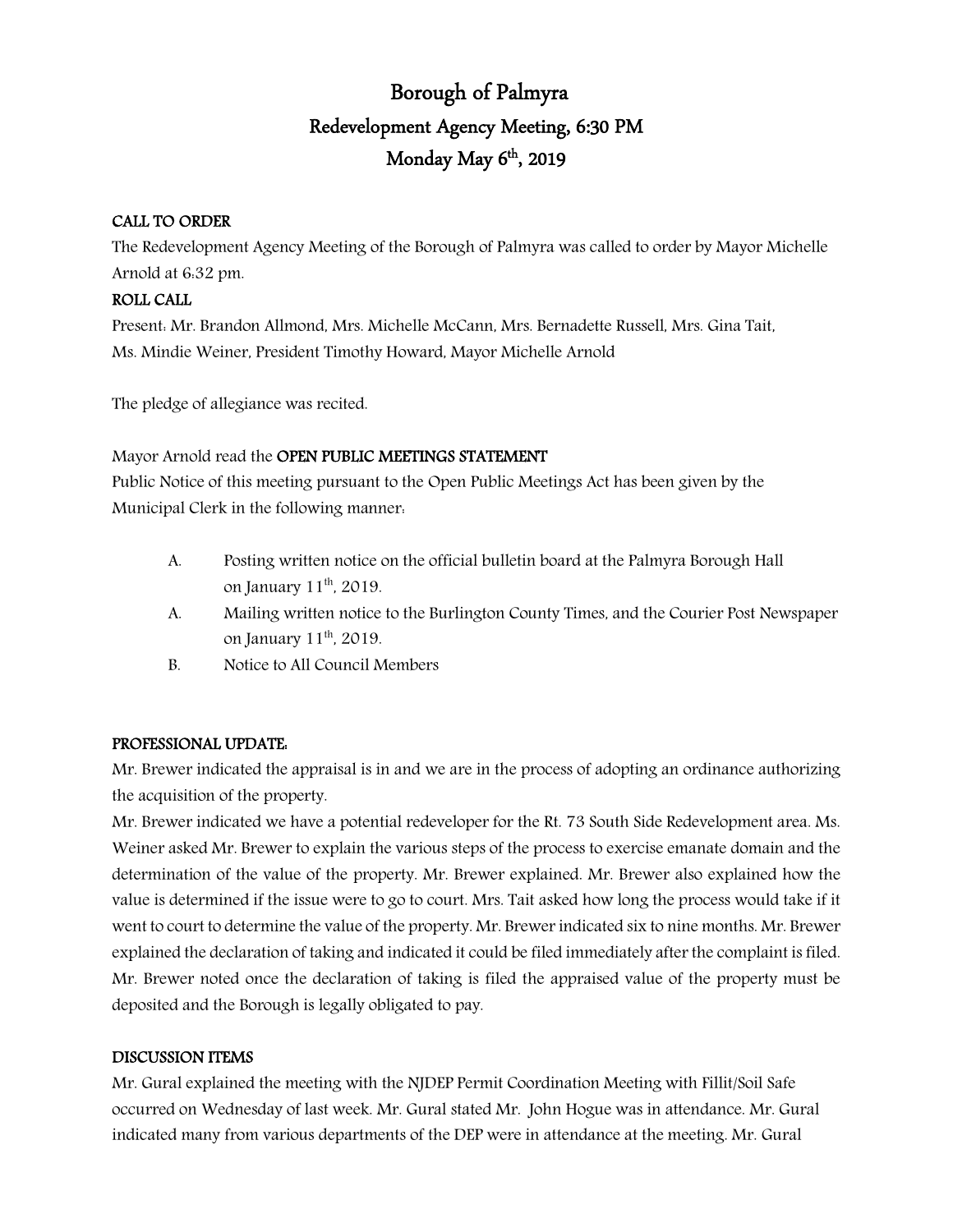stated as we anticipated the method which Soil Safe noted was to use slightly alternative fill which is slightly contaminated and is not an approved method for capping landfills and were able to disseminate that information to the group. Mr. Gural indicated the conversation then moved from and environmental to a legal conversation regarding how to settle the litigation. Mr. Gural stated Mr. Hogue was then dismissed and the meeting went on with Fillit, Soil Safe and DEP without our representation. Mr. Gural indicated we will have additional information in closed session.

#### PUBLIC COMMENT

President Russell made a motion to open the public portion for comment. President Howard second the motion.

#### All members present voted in favor of the motion

No one from the public wishing to be heard, President Russell made a motion to close the public portion. President Howard second the motion.

#### All members present voted in favor of the motion.

Mayor Arnold indicated there was business for executive session. Mr. Gural indicated yes regarding litigation in the before mentioned issue.

Mr. Rosenberg indicated he also had discussion regarding the proposed redeveloper designation and interim cost agreement.

Mayor Arnold asked for a motion to approve Resolution 2019-139

Mrs. Russell made a motion to approve Resolution 2019-139, Resolution Excluding the Public from Certain Meetings pursuant to section 89 of the Open Public Meeting Act C. 231 P.L. 1975 regarding Fillit/ Negotiations and President Howard second the motion.

At the call of the roll, the vote was: AYES: Mr. Allmond, Mrs. McCann, Mrs. Russell, Mrs. Tait, Ms. Weiner, President Howard NAYES: None Resolution 2019-139 is approved

Borough Council went into closed session at 6:52 PM

#### Closed Session

Borough Council returned from closed session at 7:11: PM Mrs. Russell made a motion to open to the public. Mrs. Tait second the motion. All voted in favor of the motion.

Mayor Arnold asked for a motion to approve Resolution 2019-140, Resolution Authorizing Mr. Rosenberg to file a motion to intervene in the lawsuit of NJDEP vs Fillit currently pending in the